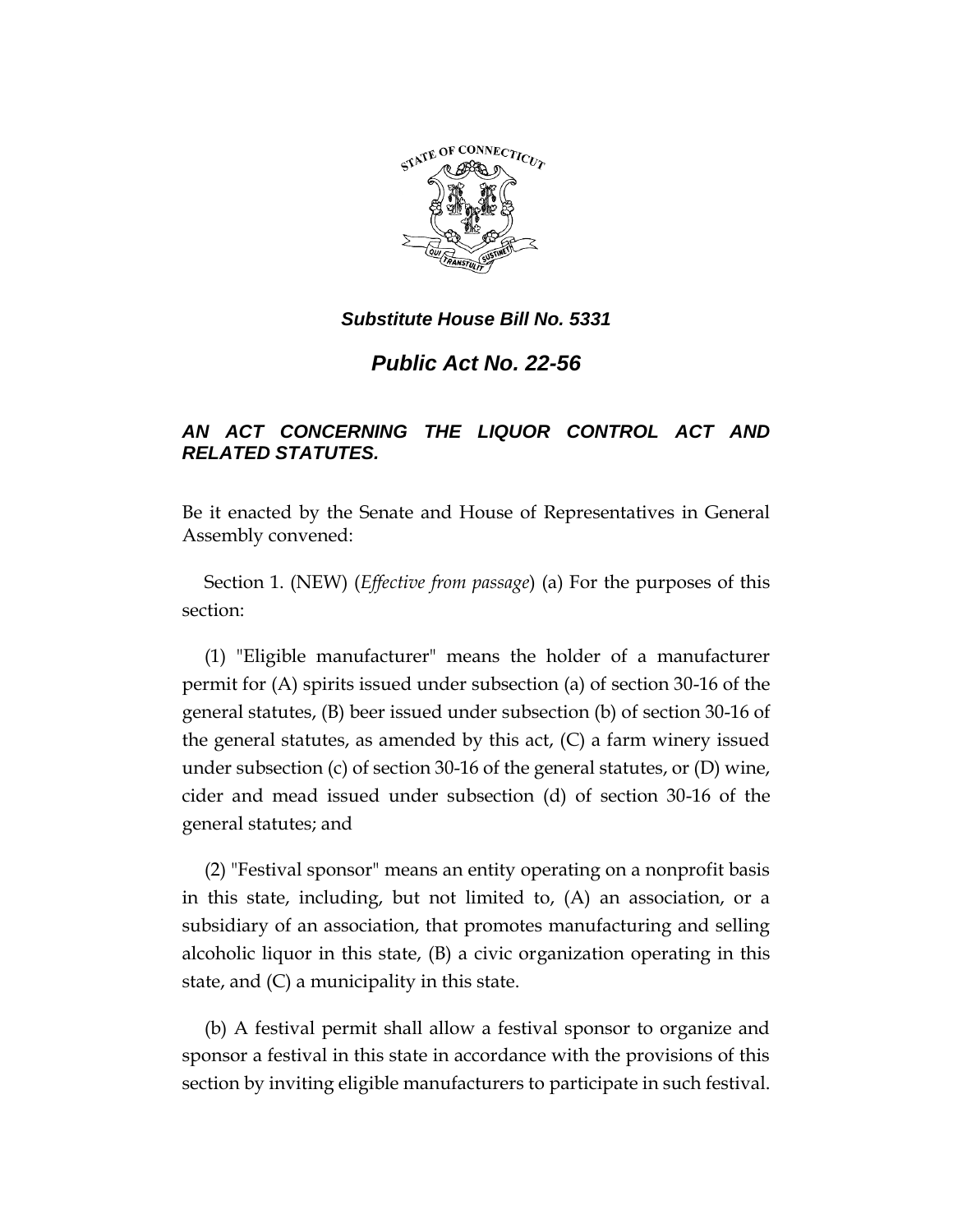Each festival permit issued by the Commissioner of Consumer Protection under this section shall be effective for not more than four consecutive days, and shall allow the festival sponsor to hold the festival on the days and times permitted under subsection (j) of section 30-91 of the general statutes, as amended by this act. The fee for each festival permit shall be seventy-five dollars.

(c) The commissioner shall not issue a festival permit under this section unless the festival sponsor has received all approvals required under local fire and zoning regulations.

(d) The festival sponsor shall disclose to each person who purchases admission to the festival, at the time such person purchases such admission, any and all restrictions or limitations of such admission, including, but not limited to, the maximum number of glasses or other receptacles suitable to permit the consumption of alcoholic liquor such person is entitled to receive by virtue of purchasing such admission.

(e) Any municipality may, by ordinance or zoning regulation, prohibit festivals in such municipality.

(f) Any eligible manufacturer may participate in a festival organized and sponsored by a festival sponsor that invites such eligible manufacturer to participate in such festival.

(g) Each participating eligible manufacturer may, during the festival and for the alcoholic liquor such participating eligible manufacturer has manufactured:

(1) Offer to festival visitors free or paid samples or tastings of alcoholic liquor for consumption on the festival premises, in accordance with the provisions of section 30-16 of the general statutes, as amended by this act; and

(2) Unless such participating eligible manufacturer is the holder of an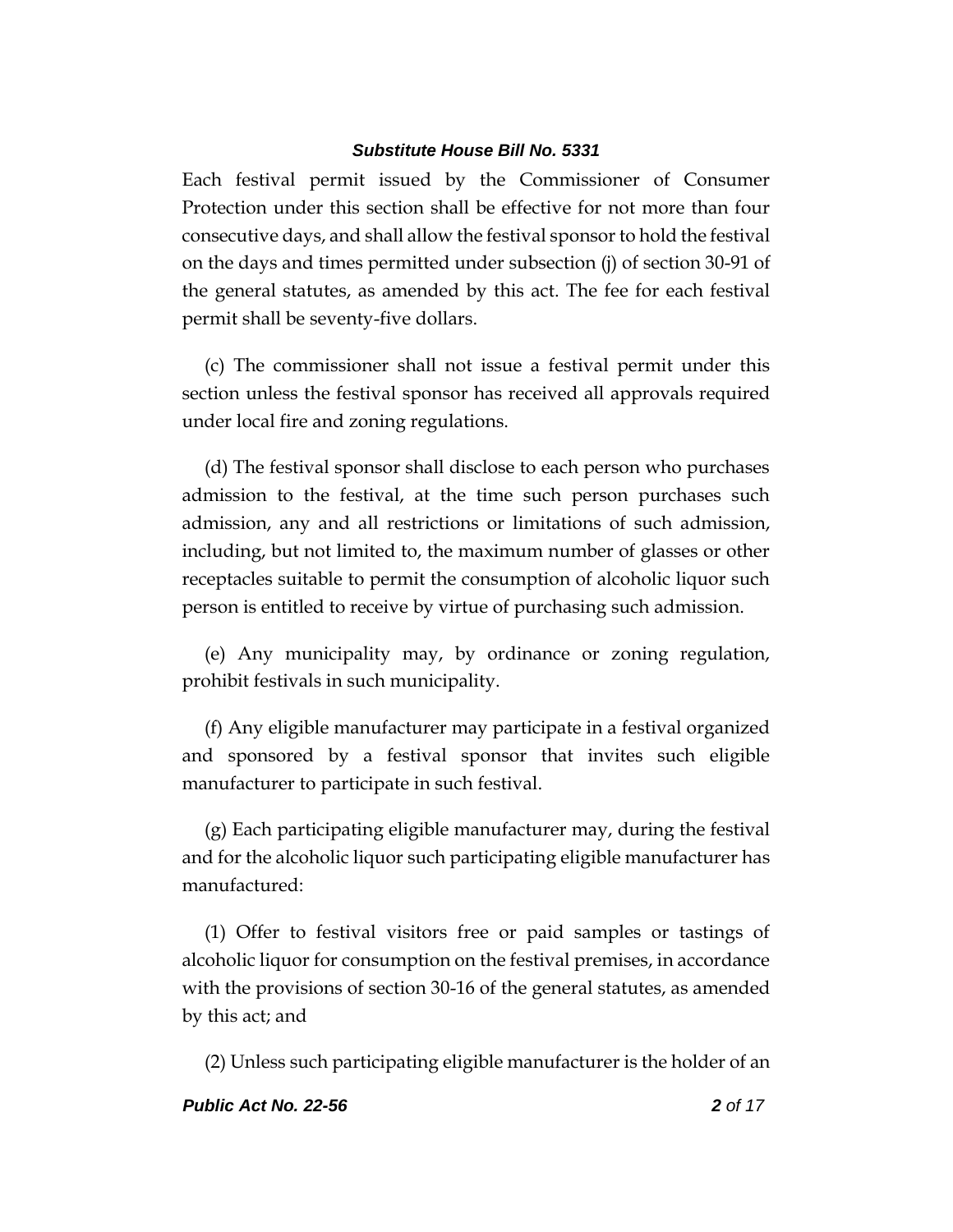out-of-state shipper's permit for beer issued under section 30-19 of the general statutes:

(A) Sell and directly ship to festival visitors, if allowed under section 30-16 of the general statutes, as amended by this act, alcoholic liquor that such participating eligible manufacturer sells to festival visitors at such festival;

(B) Sell, at retail, for consumption off the festival premises and in accordance with the provisions of section 30-16 of the general statutes, as amended by this act, bottles and other sealed containers of alcoholic liquor; and

(C) Sell, at retail, alcoholic liquor by the glass or receptacle for consumption on the festival premises, provided each such glass or receptacle is embossed or otherwise permanently labeled with the name and date of the festival.

(h) No participating eligible manufacturer may give, offer or sell to any person or entity any alcoholic liquor that such participating eligible manufacturer has not manufactured.

(i) A municipality may, by ordinance or zoning regulation, require festival sponsors to ensure that:

(1) Restrooms, or enclosed portable toilets, are available either on or near the festival premises; and

(2) Food is available to festival visitors for consumption on the festival premises during all operating hours, provided no such ordinance or zoning regulation shall require that food be purchased with an alcoholic beverage.

(j) Festival sponsors shall be exempt from the requirements to affix and maintain a placard, as provided in subdivision (3) of subsection (b)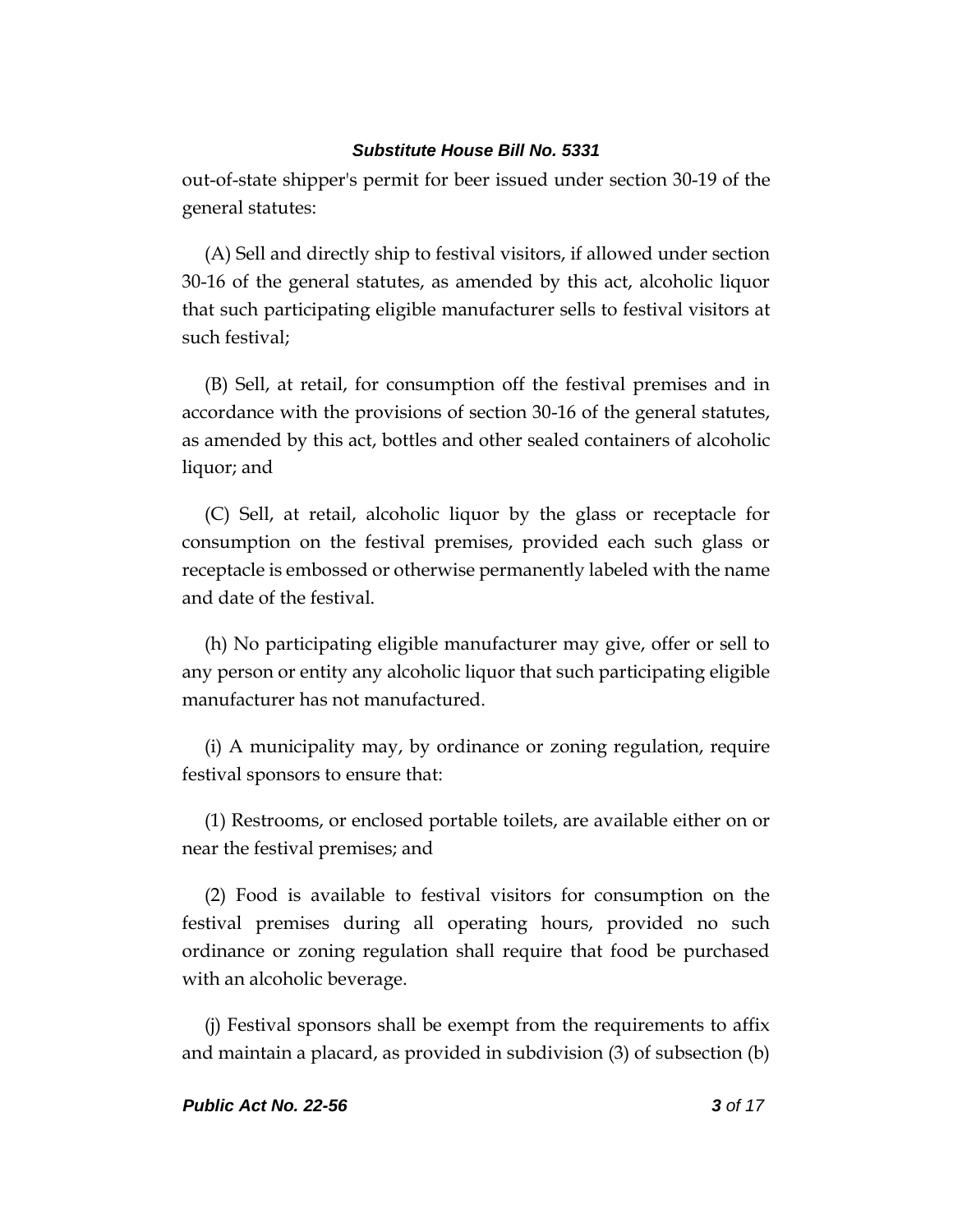of section 30-39 of the general statutes, as amended by this act. The provisions of subsection (c) of section 30-39 of the general statutes, as amended by this act, shall not apply to festival permits.

Sec. 2. Subsections (b) and (c) of section 30-39 of the 2022 supplement to the general statutes are repealed and the following is substituted in lieu thereof (*Effective from passage*):

(b) (1) Any person desiring a liquor permit or a renewal of such a permit shall make an affirmed application therefor to the Department of Consumer Protection upon forms to be furnished by the department, showing the name and address of the applicant and of the applicant's backer, if any, the location of the club or place of business which is to be operated under such permit and a financial statement setting forth all elements and details of any business transactions connected with the application. Such application shall include a detailed description of the type of live entertainment that is to be provided. A club or place of business shall be exempt from providing such detailed description if the club or place of business (A) was issued a liquor permit prior to October 1, 1993, and (B) has not altered the type of entertainment provided. The application shall also indicate any crimes of which the applicant or the applicant's backer may have been convicted. Applicants shall submit documents sufficient to establish that state and local building, fire and zoning requirements and local ordinances concerning hours and days of sale will be met, except that local building and zoning requirements and local ordinances concerning hours and days of sale shall not apply to a cafe permit issued **[**pursuant to**]** under subsection (d) of section 30- 22a. The State Fire Marshal or the marshal's certified designee shall be responsible for approving compliance with the State Fire Code at Bradley International Airport. Any person desiring a permit provided for in section 30-33b shall file a copy of such person's license with such application if such license was issued by the Department of Consumer Protection. The department may, at its discretion, conduct an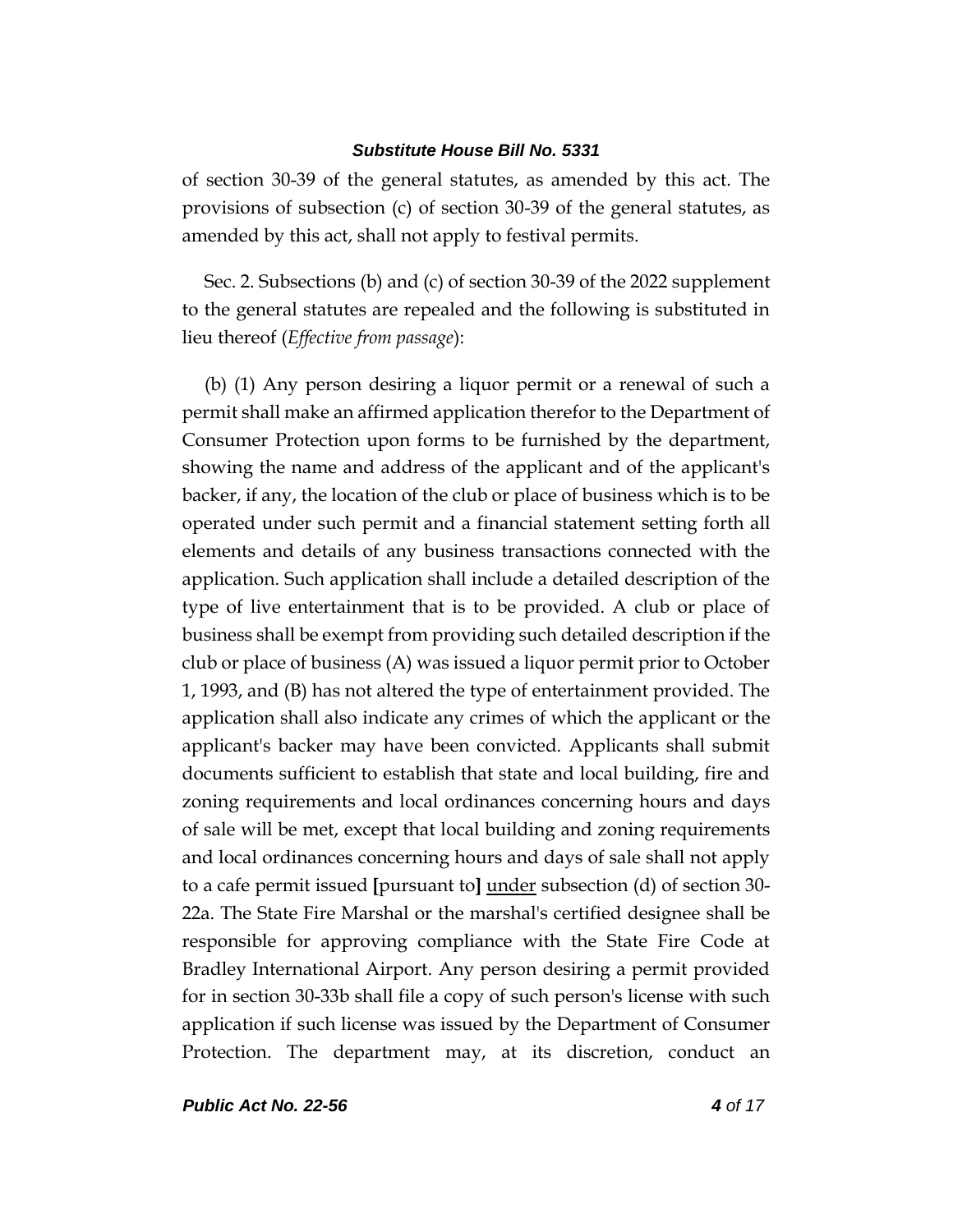investigation to determine whether a permit shall be issued to an applicant.

(2) The applicant shall pay to the department a nonrefundable application fee, which fee shall be in addition to the fees prescribed in this chapter for the permit sought. An application fee shall not be charged for an application to renew a permit. The application fee shall be in the amount of ten dollars for the filing of each application for a permit by a charitable organization under section 30-37b, including a nonprofit public television corporation under section 30-37d, a nonprofit golf tournament permit under section 30-37g, a temporary permit under section 30-35 or a special club permit **[**; and for all other permits**]** under section 30-25; and in the amount of one hundred dollars for the filing of an initial application for all other permits. Any permit issued shall be valid only for the purposes and activities described in the application.

(3) The applicant, immediately after filing an application, shall give notice thereof, with the name and residence of the permittee, the type of permit applied for and the location of the place of business for which such permit is to be issued and the type of live entertainment to be provided, all in a form prescribed by the department, by publishing the same in a newspaper having a circulation in the town in which the place of business to be operated under such permit is to be located, at least once a week for two successive weeks, the first publication to be not more than seven days after the filing date of the application and the last publication not more than fourteen days after the filing date of the application. The applicant shall affix, and maintain in a legible condition upon the outer door of the building wherein such place of business is to be located and clearly visible from the public highway, the placard provided by the department, not later than the day following the receipt of the placard by the applicant. If such outer door of such premises is so far from the public highway that such placard is not clearly visible as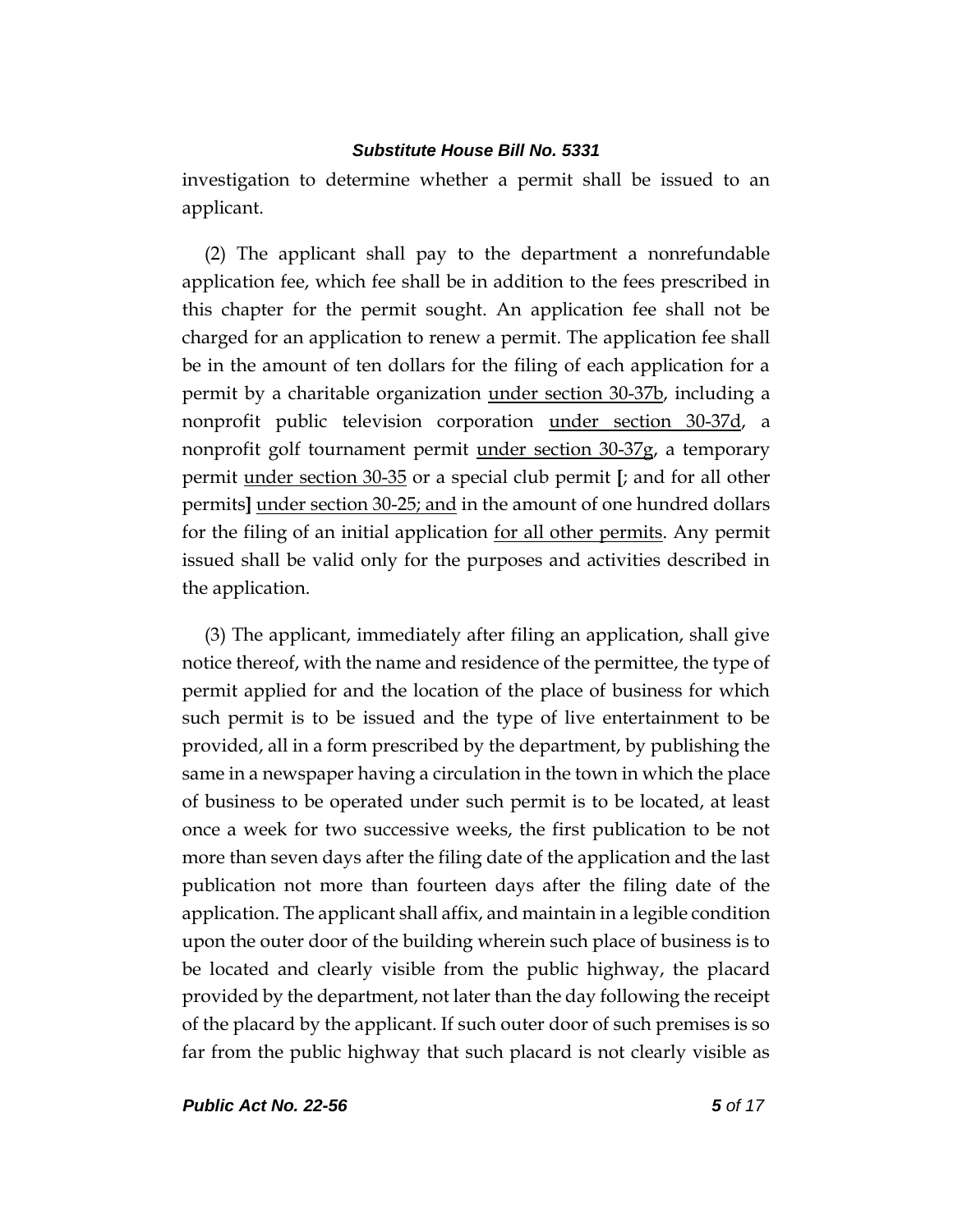provided, the department shall direct a suitable method to notify the public of such application. When an application is filed for any type of permit for a building that has not been constructed, such applicant shall erect and maintain in a legible condition a sign not less than six feet by four feet upon the site where such place of business is to be located, instead of such placard upon the outer door of the building. The sign shall set forth the type of permit applied for and the name of the proposed permittee, shall be clearly visible from the public highway and shall be so erected not later than the day following the receipt of the placard. Such applicant shall make a return to the department, under oath, of compliance with the foregoing requirements, in such form as the department may determine, but the department may require any additional proof of such compliance. Upon receipt of evidence of such compliance, the department may hold a hearing as to the suitability of the proposed location. The provisions of this subdivision shall not apply to applications for (A) airline permits issued under section 30-28a, (B) charitable organization permits issued under section 30-37b, (C) temporary permits issued under section 30-35, (D) special club permits issued under section 30-25, (E) concession permits issued under section 30-33, (F) military permits issued under section 30-34, (G) cafe permits issued **[**pursuant to**]** under subsection (j) or (k) of section 30-22a, (H) warehouse permits issued under section 30-32, (I) **[**brokers'**]** broker's permits issued under section 30-30, (J) out-of-state **[**shippers'**]** shipper's permits for alcoholic liquor **[**and**]** issued under section 30-18, (K) out-ofstate **[**shippers'**]** shipper's permits for beer **[**, (K)**]** issued under section 30-19, (L) coliseum permits **[**, (L)**]** issued under section 30-33a, (M) nonprofit golf tournament permits **[**, (M)**]** issued under section 30-37g, (N) nonprofit public television corporation permits **[**, (N)**]** issued under section 30-37d, (O) Connecticut craft cafe permits **[**by**]** issued under section 30-22d, as amended by this act, to permittees who held a manufacturer permit for a brew pub or a manufacturer permit for **[**a**]** beer issued under subsection (b) of section 30-16, as amended by this act, and a brew pub **[**prior to**]** before July 1, 2020, **[**and (O) renewals**]** (P)

*Public Act No. 22-56 6 of 17*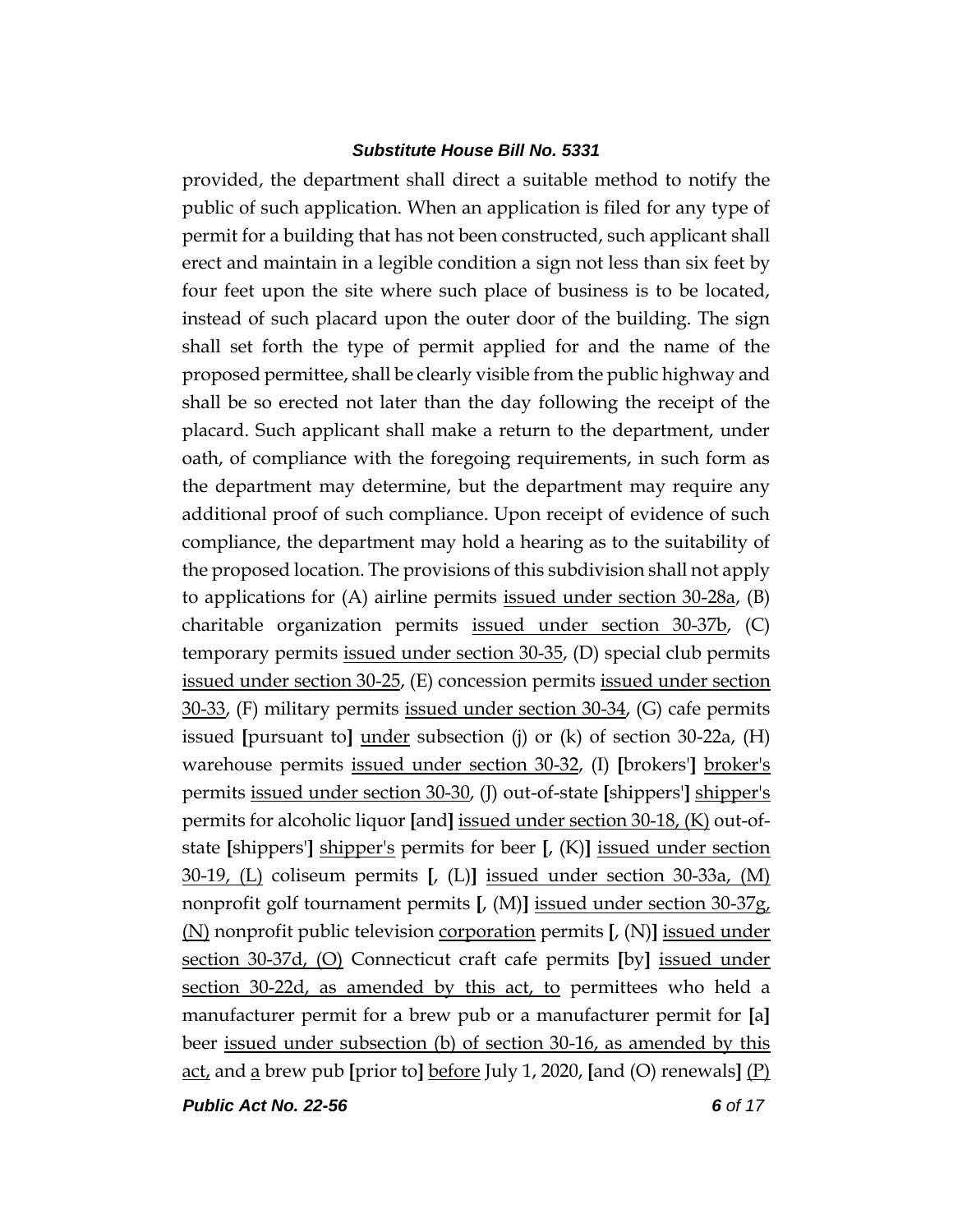festival permits issued under section 1 of this act, and (Q) renewals of any **[**such permits**]** permit described in subparagraphs (A) to (P), inclusive, of this subdivision, if applicable. The provisions of this subdivision regarding publication and placard display shall also be required of any applicant who seeks to amend the type of entertainment either upon filing of a renewal application or upon requesting permission of the department in a form that requires the approval of the municipal zoning official.

(4) In any case in which a permit has been issued to a partnership, if one or more of the partners dies or retires, the remaining partner or partners need not file a new application for the unexpired portion of the current permit, and no additional fee for such unexpired portion shall be required. Notice of any such change shall be given to the department and the permit shall be endorsed to show correct ownership. When any partnership changes by reason of the addition of one or more persons, a new application with new fees shall be required.

(c) Any ten persons who are at least eighteen years of age, and are residents of the town within which the business for which the permit or renewal thereof has been applied for, is intended to be operated, or, in the case of a manufacturer's or a wholesaler's permit, any ten persons who are at least eighteen years of age and are residents of the state, may file with the department, within three weeks from the last date of publication of notice made pursuant to subdivision (3) of subsection (b) of this section for an initial permit, and in the case of renewal of an existing permit, at least twenty-one days before the renewal date of such permit, a remonstrance containing any objection to the suitability of such applicant or proposed place of business, provided any such issue is not controlled by local zoning. Upon the filing of such remonstrance, the department, upon written application, shall hold a hearing and shall give such notice as it deems reasonable of the time and place at least five days before such hearing is had. The remonstrants shall designate one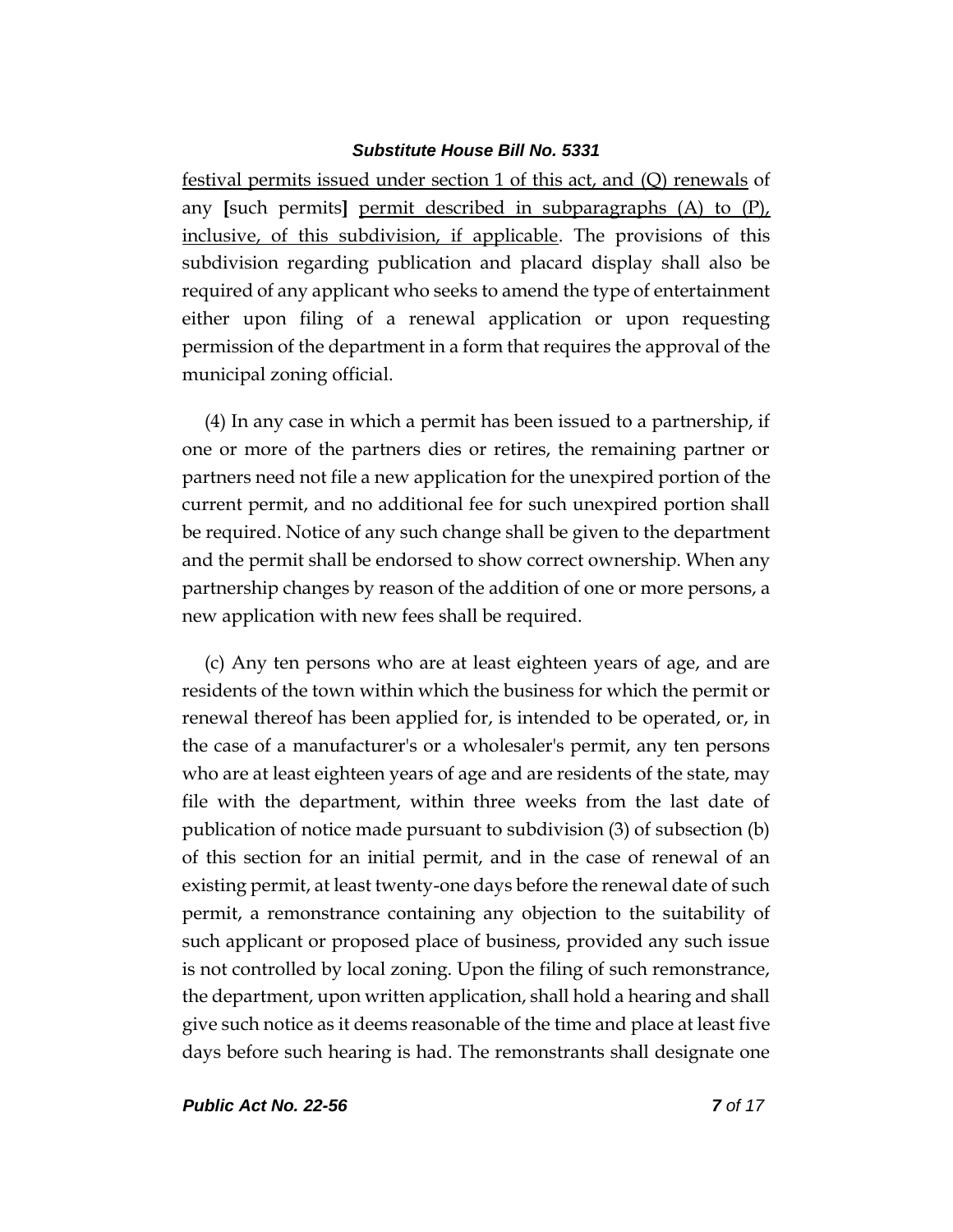or more agents for service, who shall serve as the recipient or recipients of all notices issued by the department. At any time prior to the issuance of a decision by the department, a remonstrance may be withdrawn by the remonstrants or by such agent or agents acting on behalf of such remonstrants and the department may cancel the hearing or withdraw the case. The decision of the department on such application shall be final with respect to the remonstrance. The provisions of this subsection shall not apply to festival permits issued under section 1 of this act.

Sec. 3. Section 30-43a of the general statutes is repealed and the following is substituted in lieu thereof (*Effective from passage*):

The holder of a permit issued prior to July 1, 2020, **[**pursuant to**]** under section 30-16, as amended by this act, 30-16a, 30-19f, 30-20a, 30- 21, 30-22, 30-22a, 30-23, 30-24a, 30-26, 30-28, 30-29, 30-33a, 30-33b, 30- 33c, 30-37c, 30-37j, **[**30-37*l*,**]** 30-37o, 30-37p, 30-37q or 30-37r, as amended or repealed by public act 19-24, may continue to hold such permit until such permit becomes due for renewal or until such time as a replacement permit becomes available for such permit holder to obtain.

Sec. 4. Subsection (a) of section 30-48 of the 2022 supplement to the general statutes is repealed and the following is substituted in lieu thereof (*Effective from passage*):

(a) No backer or permittee of one permit class shall be a backer or permittee of any other permit class except in the case of cafe permits issued **[**pursuant to**]** under subsection (d), (j) or (k) of section 30-22a and except that: (1) A backer of a hotel permit issued under section 30-21 or a restaurant permit issued under section 30-22 may be a backer of both such classes; (2) a holder or backer of a restaurant permit issued under section 30-22 or a cafe permit issued **[**pursuant to**]** under subsection (a) of section 30-22a may be a holder or backer of any other or all of such classes; (3) a holder or backer of a restaurant permit issued under section 30-22 may be a holder or backer of a cafe permit issued **[**pursuant to**]**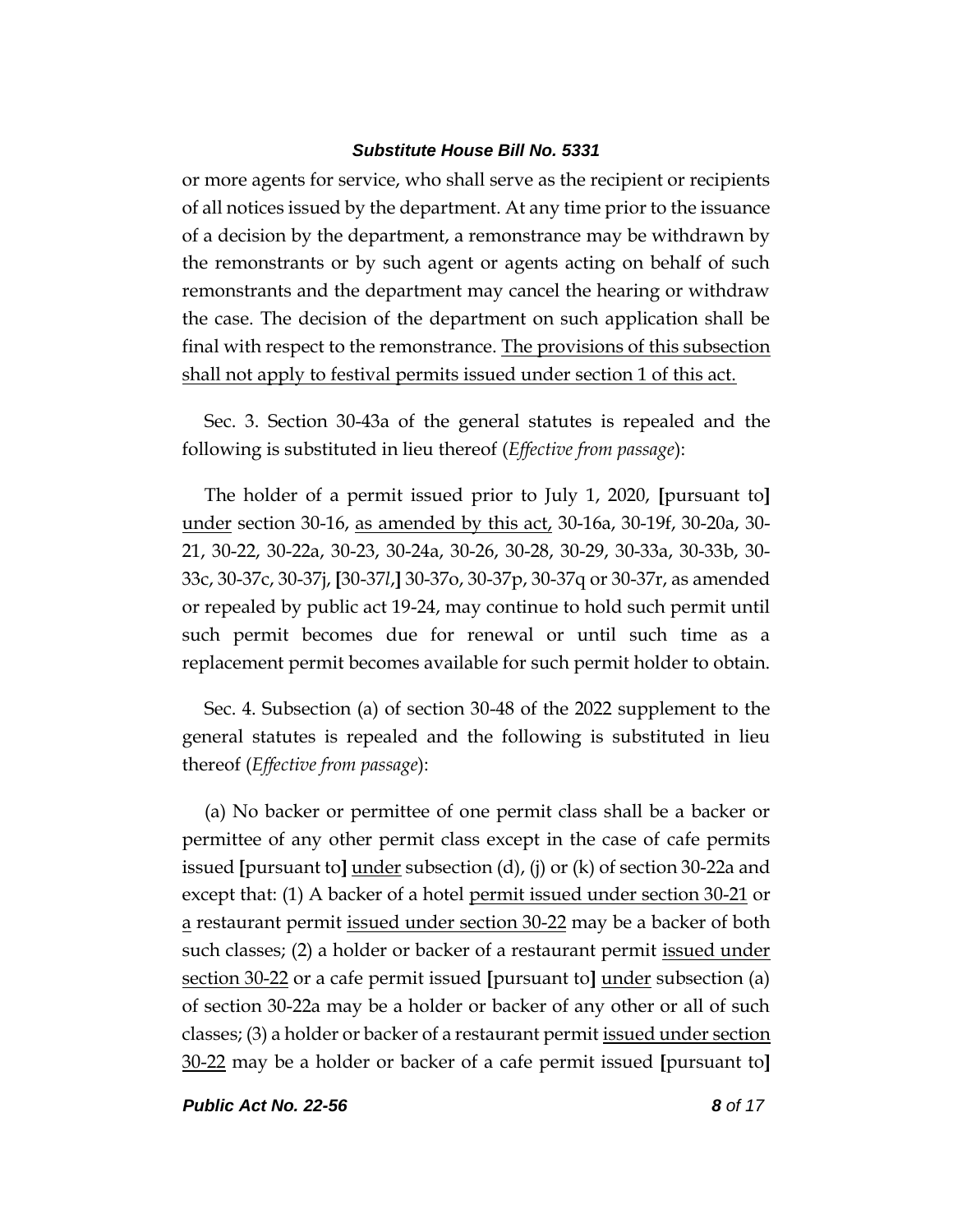under subsection (f) of section 30-22a; (4) a backer of a restaurant permit issued under section 30-22 may be a backer of a coliseum permit issued under section 30-33a when such restaurant is within a coliseum; (5) a backer of a hotel permit issued under section 30-21 may be a backer of a coliseum permit issued under section 30-33a; (6) a backer of a grocery store beer permit issued under subsection (b) of section 30-20 may be (A) a backer of a package store permit issued under subsection (a) of section 30-20 if such was the case on or before May 1, 1996, and (B) a backer of a restaurant permit issued under section 30-22, provided the restaurant permit premises do not abut or share the same space as the grocery store beer permit premises; (7) a backer of a cafe permit issued **[**pursuant to**]** under subsection (m) of section 30-22a, may be a backer of a nonprofit theater permit issued under section 30-35a; (8) a backer of a nonprofit theater permit issued under section 30-35a may be a holder or backer of a hotel permit issued under section 30-21 or a coliseum permit issued under section 30-33a; (9) a backer of a concession permit issued under section 30-33 may be a backer of a coliseum permit issued under section 30-33a; (10) a holder of an out-of-state winery shipper's permit for wine issued under section 30-18a may be a holder of an in-state transporter's permit **[**or an out-of-state entity wine festival permit issued pursuant to section 30-37m, or of both such permits**]** issued under section 30-19f; (11) a holder of an out-of-state shipper's permit for alcoholic liquor **[**other than beer**]** issued under section 30-18 or an outof-state winery shipper's permit for wine issued under section 30-18a may be a holder of an in-state transporter's permit issued under section 30-19f; (12) a holder of a manufacturer permit for a farm winery **[**or the holder of**]** issued under subsection (c) of section 30-16 or a manufacturer permit for wine, cider and mead issued under subsection (d) of section 30-16 may be a holder of an in-state transporter's permit **[**, a wine festival permit issued pursuant to section 30-37*l***]** issued under section 30-19f, a farmers' market sales permit issued **[**pursuant to**]** under subsection (a) of section 30-37o, an off-site farm winery sales and tasting permit issued **[**pursuant to**]** under section 30-16a or **[**of**]** any combination of such

*Public Act No. 22-56 9 of 17*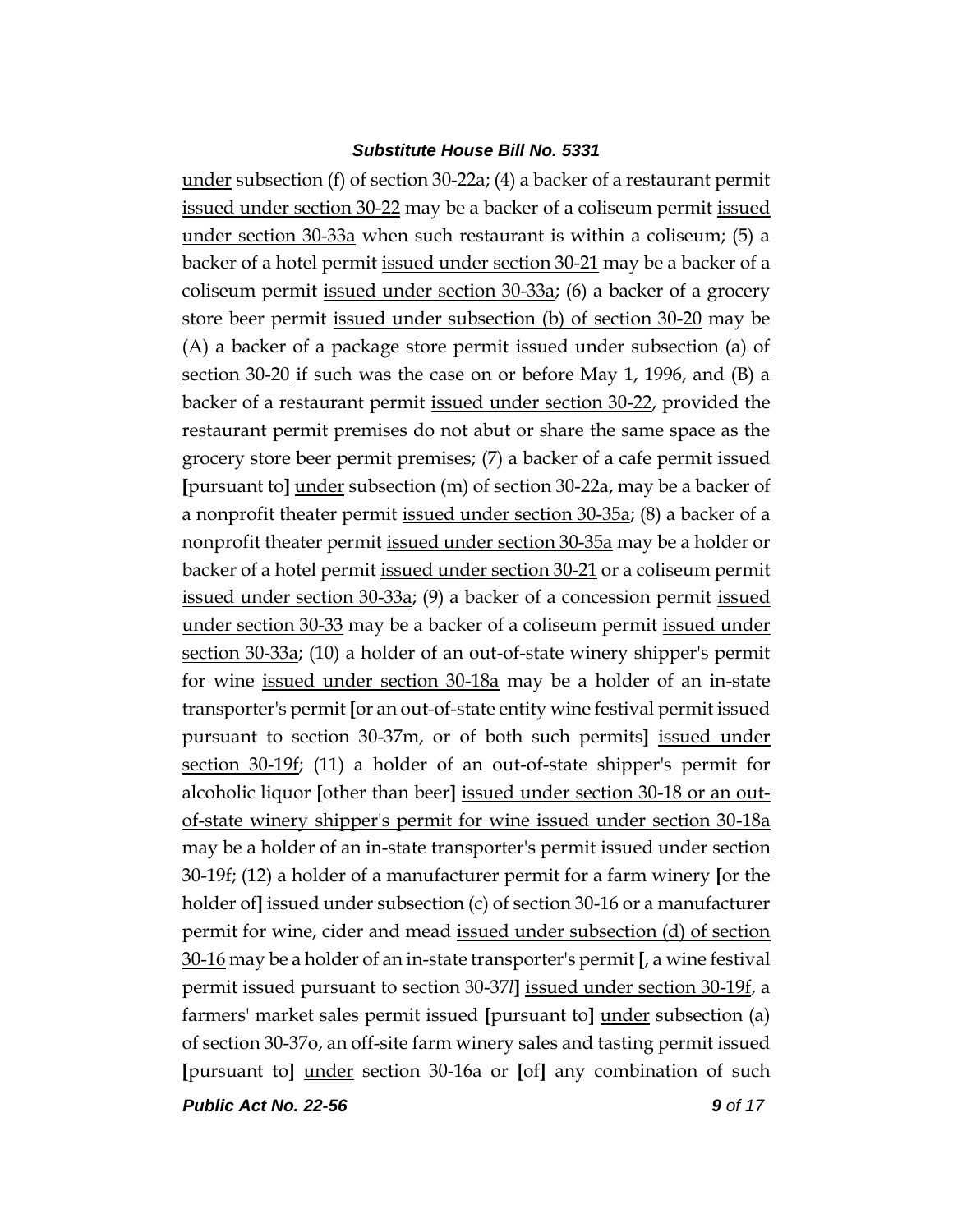permits; (13) a holder of a manufacturer permit for beer issued under subsection (b) of section 30-16, as amended by this act, may be a holder of a farmers' market sales permit issued **[**pursuant to**]** under subsection (a) of section 30-37o; (14) the holder of a manufacturer permit for spirits, **[**a manufacturer permit for beer, a manufacturer permit for**]** beer, a farm winery or **[**a manufacturer permit for**]** wine, cider and mead, issued under subsection (a), (b), (c) or (d), respectively, of section  $30\n-16$ , as amended by this act, may be a holder of a Connecticut craft cafe permit issued under section 30-22d, as amended by this act, a restaurant permit or a restaurant permit for wine and beer **[**; and**]** issued under section 30-  $22$ ; (15) the holder of a restaurant permit issued under section 30-22 or a cafe permit issued under section 30-22a may be the holder of a seasonal outdoor open-air permit issued **[**pursuant to**]** under section 30-22e; and (16) the holder of a festival permit issued under section 1 of this act may be the holder or backer of one or more of such other classes. Any person may be a permittee of more than one permit. No holder of a manufacturer permit for a brew pub and no spouse or child of such holder may be a holder or backer of more than three restaurant permits issued under section 30-22 or cafe permits issued under section 30-22a.

Sec. 5. Subsection (j) of section 30-91 of the 2022 supplement to the general statutes is repealed and the following is substituted in lieu thereof (*Effective from passage*):

(j) The retail sale of **[**wine**]** alcoholic liquor, and **[**the tasting of free samples of wine by**]** the provision of samples or tastings of alcoholic liquor, to festival visitors **[**and prospective retail customers of a permittee holding a wine festival permit or an out-of-state entity wine festival permit issued pursuant to section 30-37*l* or 30-37m**]** at a festival organized and sponsored under a festival permit issued under section 1 of this act shall be unlawful on Sunday before **[**eleven**]** ten o'clock a.m. and after **[**eight**]** six o'clock p.m., and on any other day before **[**ten**]** eight o'clock a.m. and after **[**eight**]** ten o'clock p.m. Any town may, by vote of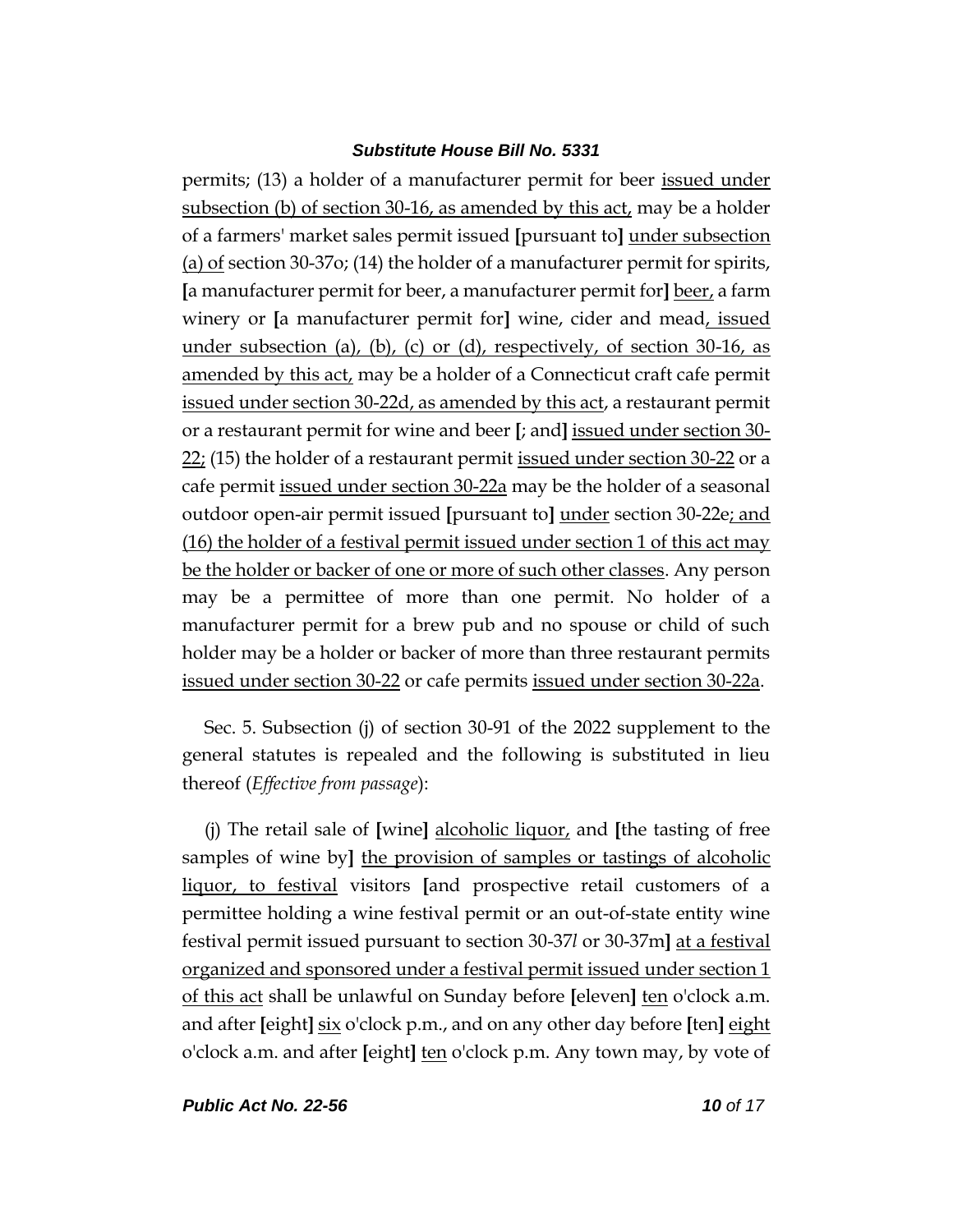a town meeting or by ordinance, reduce the number of hours during which the retail sale, **[**of wine and the tasting of free samples of wine pursuant to**]** tasting or sampling of alcoholic liquor under this subsection shall be permissible.

Sec. 6. Subsection (b) of section 30-16 of the 2022 supplement to the general statutes is repealed and the following is substituted in lieu thereof (*Effective from passage*):

(b) A manufacturer permit for beer shall allow the manufacture of beer and the storage, bottling and wholesale distribution and sale of beer manufactured or bottled on the premises of the permittee to permittees in this state and without the state as may be permitted by law, but no such permit shall be granted unless the place or the plan of the place of manufacture has received the approval of the Department of Consumer Protection. A holder of a manufacturer permit for beer who sells beer brewed on such premises at wholesale to retail permittees within this state shall make such beer available to all holders of a package store permit issued pursuant to section 30-20 and to all holders of a grocery store beer permit held pursuant to said section in the geographical region in which the holder of the manufacturer permit for beer self distributes, subject to reasonable limitations, as determined by the Department of Consumer Protection. Such permit shall also allow (1) the retail sale of such beer, and beer brewed in collaboration with at least one other holder of such a permit, to be consumed on the premises with or without the sale of food, (2) the selling at retail from the premises of sealed bottles or other sealed containers of beer brewed on such premises, or in collaboration with at least one other holder of such a permit, for consumption off the premises, and (3) the sale of sealed bottles or other sealed containers of beer brewed on such premises to the holder of a wholesaler permit issued pursuant to section 30-17, provided the holder of such permit produces at least five thousand gallons of beer on the premises annually. Such selling at retail from the

*Public Act No. 22-56 11 of 17*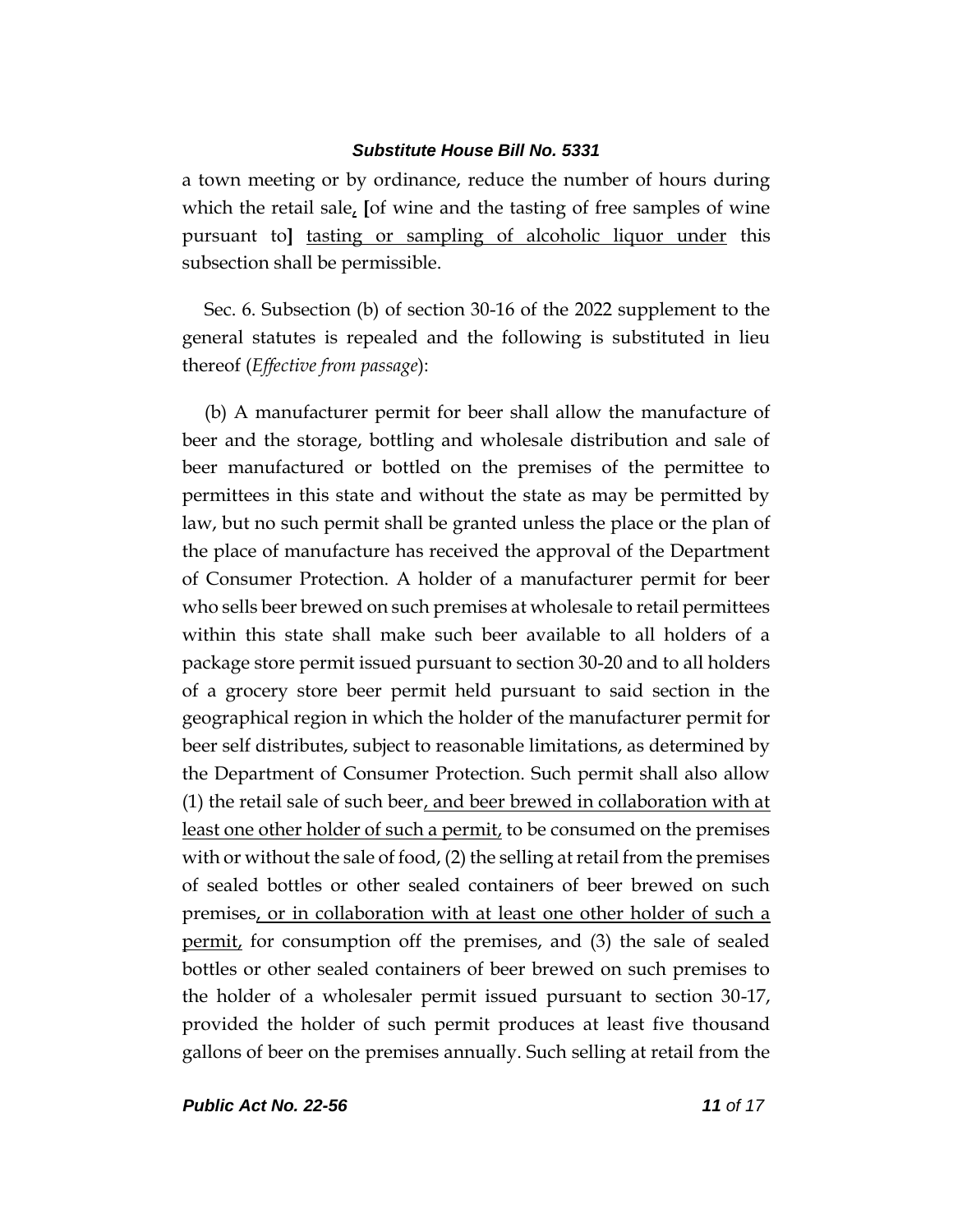premises of sealed bottles or other sealed containers shall comply with the provisions of subsection (d) of section 30-91 and shall permit not more than nine gallons of beer to be sold to any person on any day on which such sale is authorized under the provisions of subsection (d) of section 30-91. The annual fee for a manufacturer permit for beer shall be one thousand four hundred dollars. For the purposes of this subsection and section 30-22d, as amended by this act, "collaboration" means an arrangement, other than contract brewing or an alternating proprietorship, under which the holder of a manufacturer permit for beer issued under this subsection works together with at least one other such permit holder to manufacture beer by, among other things, sharing the beer recipe or at least forty-nine per cent of the ingredients or labor necessary to manufacture such beer.

Sec. 7. Section 30-22d of the general statutes is repealed and the following is substituted in lieu thereof (*Effective from passage*):

(a) For the purposes of this section:

(1) "Collaboration" has the same meaning as provided in subsection (b) of section 30-16, as amended by this act; and

(2) "Craft cafe" means a space that (A) is located in a suitable and permanent building, (B) is kept, maintained, used, advertised and held out to the public to be a place where alcoholic liquor and food are served at retail for consumption on the premises, (C) at all times has employed therein an adequate number of employees, (D) does not include public sleeping accommodations, and (E) need not necessarily have a dining room or kitchen.

**[**(a)**]** (b) A Connecticut craft cafe permit shall allow the retail sale of alcoholic liquor manufactured in this state to be consumed on the premises of such craft cafe. If the holder of a Connecticut craft cafe permit also holds a manufacturer permit for beer issued under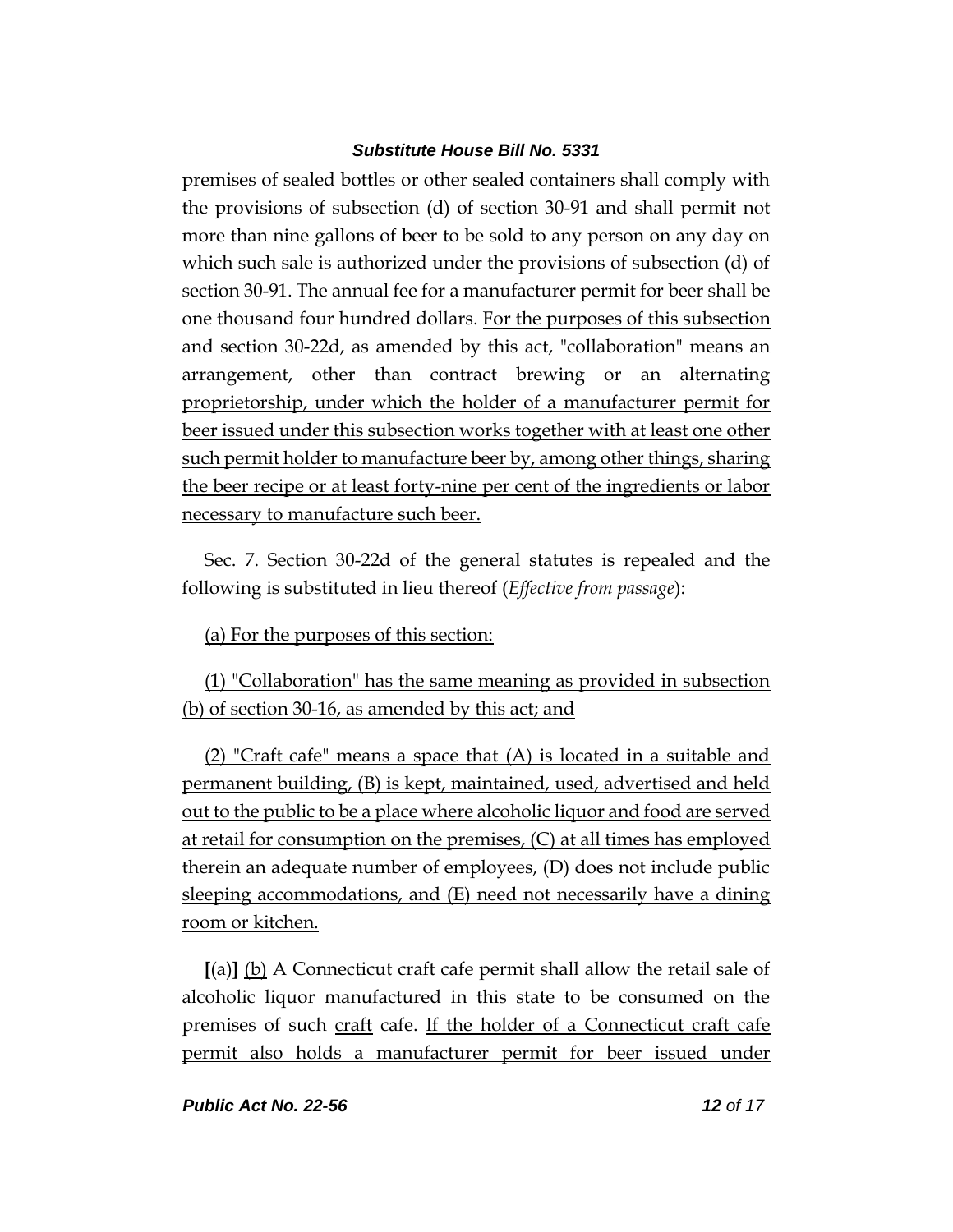subsection (b) of section 30-16, as amended by this act, such holder may sell, at retail for consumption on the permit premises, any brand of beer that such holder manufactured in collaboration with at least one other holder of such a manufacturer permit, provided not more than one such brand of beer may be sold from the permit premises at any time. The holder of **[**such**]** a Connecticut craft cafe permit shall keep food available during a majority of the hours such permit premises are open **[**pursuant to] under this subsection for sale to, and consumption  $by<sub>t</sub>$  customers on **[**the**]** such permit premises. The availability of food from outside vendors located on or near the permit premises shall be deemed compliance with such requirement. The permit premises shall at all times comply with all regulations of the local department of health. Nothing **[**herein**]** in this section shall be construed to require that any food be sold or purchased with any alcoholic liquor, **[**nor shall any**]** and no rule, regulation or standard shall be promulgated or enforced **[**requiring**]** to require that **[**the sale**]** sales of food be substantial or that the business's receipts **[**of the business other than from the sale**]** from sales of alcoholic liquor equal any set percentage of total receipts from all sales made **[**therein**]** on the permit premises. A Connecticut craft cafe permit shall allow, with **[**the prior approval of**]** the Department of Consumer **[**Protection**]** Protection's prior approval and if allowed under fire, zoning and health regulations, alcoholic liquor to be served at tables in outside areas that are screened or not screened from public view. **[**where permitted by fire, zoning and health regulations. If not required by**]** If fire, zoning or health regulations **[**,**]** do not require that such areas be enclosed by a fence or wall, **[**enclosing such outside areas shall not be required by the Department of Consumer Protection. No**]** the department shall not require that such areas be so enclosed. No such fence or wall **[**used to enclose such outside areas**]** shall be less than thirty inches high. **[**Such**]** A Connecticut craft cafe permit shall also authorize the sale, at retail from the permit premises **[**of**]** for consumption off the permit premises, of sealed containers supplied by the permittee of draught beer, **[**for consumption off the premises**]** including, but not

*Public Act No. 22-56 13 of 17*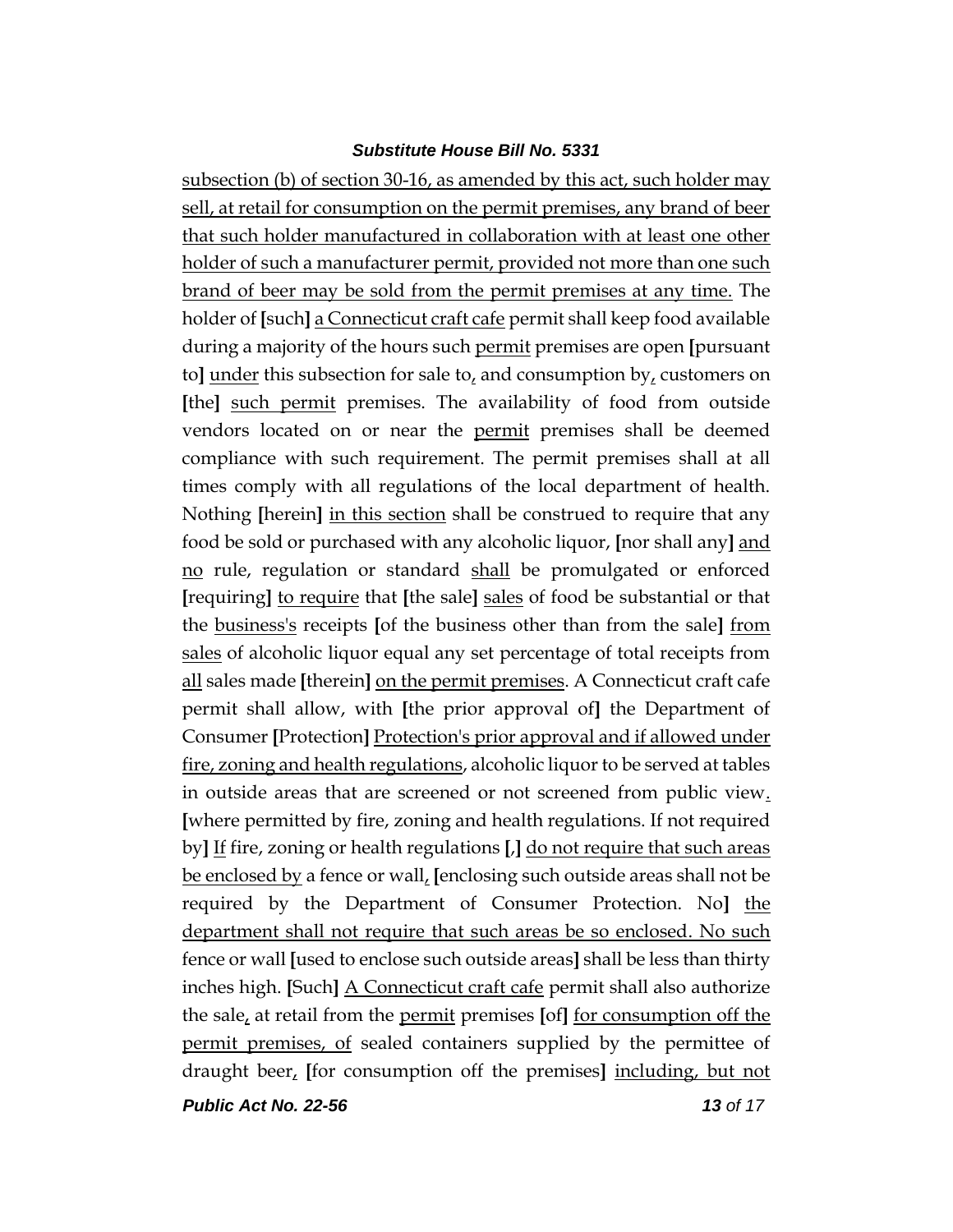limited to, beer manufactured in collaboration with at least one other holder of a manufacturer permit for beer issued under subsection (b) of section 30-16, as amended by this act, provided not more than one collaboratively manufactured brand of beer may be sold from the permit premises at any time. Such sales shall be conducted only during the hours that the holder of a manufacturer permit for beer issued under subsection (b) of section 30-16, as amended by this act, is permitted to sell alcoholic liquor under the provisions of subsection (d) of section 30- 91. Not more than nine gallons of such beer shall be sold to any person on any day on which the sale of alcoholic liquor is authorized under the provisions of subsection (a) of section 30-91. The annual fee for **[**a**]** each Connecticut craft cafe permit shall be three hundred dollars.

**[**(b) As used in subsection (a) of this section, "craft cafe" means space in a suitable and permanent building, kept, used, maintained, advertised and held out to the public to be a place where alcoholic liquor and food is served for sale at retail for consumption on the premises but that does not necessarily serve hot meals, as specified in subsection (a) of this section, but shall have employed therein at all times an adequate number of employees. "Cafe" does not include sleeping accommodations for the public and need not necessarily have a kitchen or dining room.**]**

(c) The holder of a Connecticut craft cafe permit may purchase, for resale on such permit holder's premises, alcoholic liquor **[**for resale on such permit holder's premises**]** from the holder of a **[**: (1) Manufacturer permit for spirits issued pursuant to**]** manufacturer permit for: (1) Spirits issued under subsection (a) of section 30-16, (2) **[**manufacturer permit for beer issued pursuant to**]** beer issued under subsection (b) of section 30-16, as amended by this act, (3) **[**manufacturer permit for**]** a farm winery issued **[**pursuant to**]** under subsection (c) of section 30-16, or (4) **[**manufacturer permit for**]** wine, cider and mead issued **[**pursuant to**]** under subsection (d) of section 30-16. The holder of a Connecticut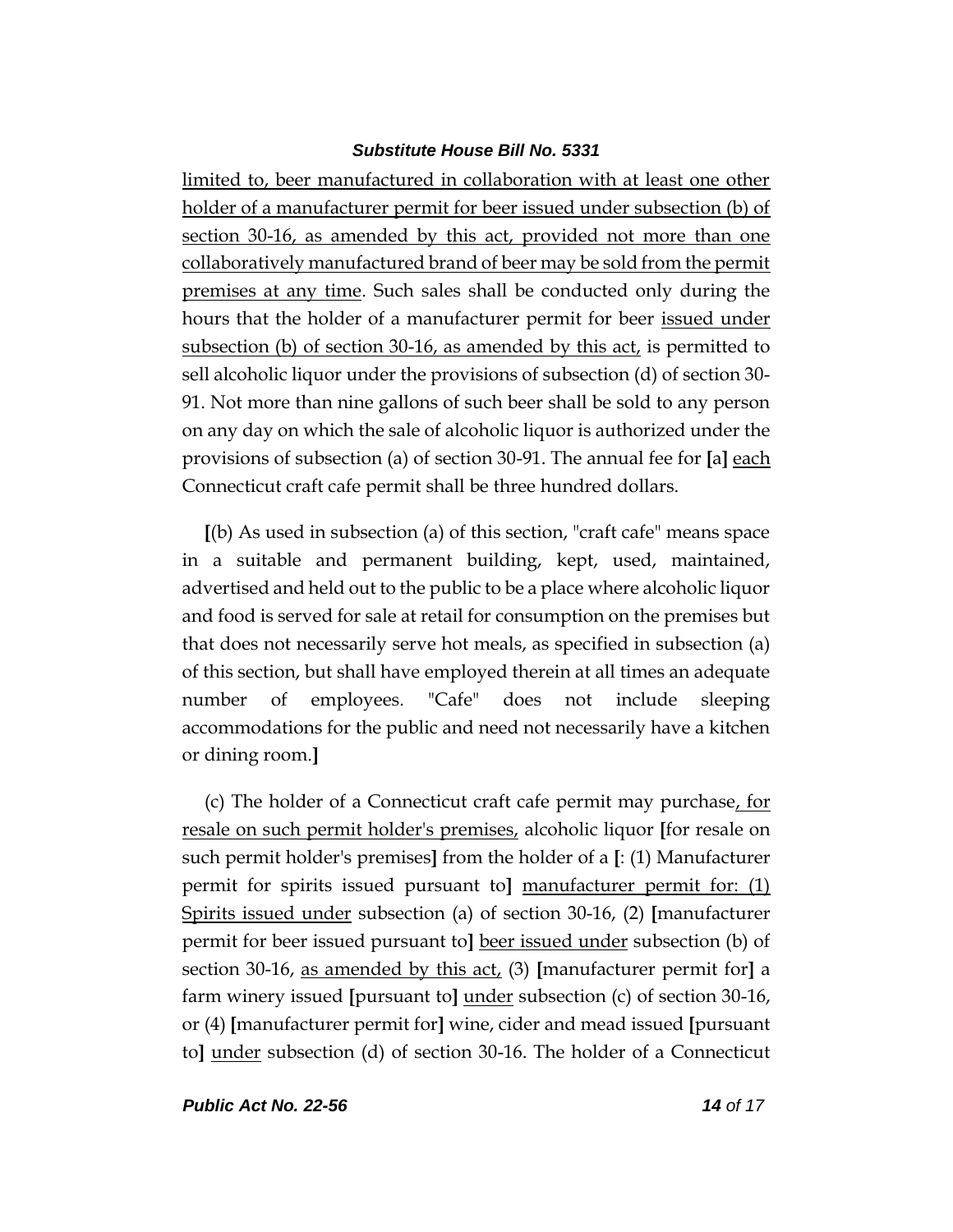craft cafe permit shall not purchase the same type of alcoholic liquor such permit holder manufactures from any holder of a manufacturer permit specified in subdivision  $(1)$ ,  $(2)$  or  $(3)$  of this subsection, except any holder of a Connecticut craft cafe permit that also holds the manufacturer permit specified in subdivision (2) of this subsection may purchase from another holder of such a manufacturer permit beer that the Connecticut craft cafe permit holder manufactured in collaboration with another holder of such a manufacturer permit. The sale of such alcoholic liquor shall not **[**be**]** comprise more than twenty per cent of the Connecticut craft cafe permit holder's gross annual sales of all alcoholic liquor sold for **[**on-premise**]** on-premises consumption.

Sec. 8. Section 30-76a of the general statutes is repealed and the following is substituted in lieu thereof (*Effective from passage*):

A wholesaler permittee shall not sell alcoholic liquor to any persons holding a temporary permit for outings, picnics or special gatherings issued under section 30-35, or a charitable organization permit, including a nonprofit public television corporation permit issued under section 30-37d but **[**not including**]** excluding a nonprofit golf tournament permit issued under section 30-37g. Holders of **[**said**]** such permits shall purchase alcoholic liquor only from permittees holding package store permits issued under subsection (a) of section 30-20. The provisions of this section shall not apply to the sale of beer in kegs.

Sec. 9. Subsection (a) of section 7-255 of the 2022 supplement to the general statutes is repealed and the following is substituted in lieu thereof (*Effective October 1, 2022, and applicable to assessment years commencing on or after October 1, 2022*):

(a) The water pollution control authority may establish and revise fair and reasonable charges for connection with and for the use of a sewerage system. The owner of property against which any such connection or use charge is levied shall be liable for the payment thereof.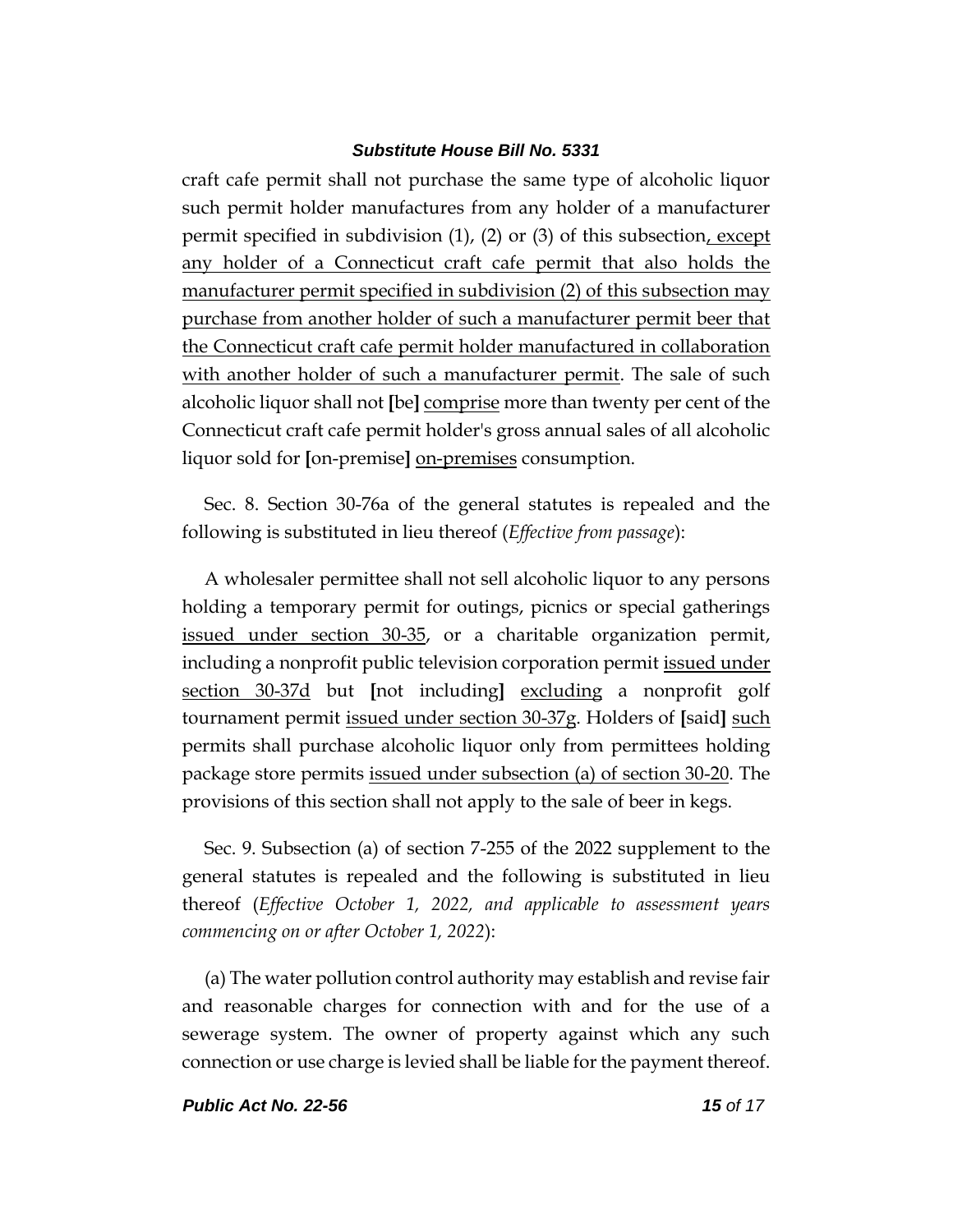Municipally-owned and other tax-exempt property which uses the sewerage system shall be subject to such charges under the same conditions as are the owners of other property, but nothing herein shall be deemed to authorize the levying of any property tax by any municipality against any property exempt by the general statutes from property taxation. No charge for connection with or for the use of a sewerage system shall be established or revised until after a public hearing before the water pollution control authority at which the owner of property against which the charges are to be levied shall have an opportunity to be heard concerning the proposed charges. Such hearing may be conducted in person or by means of electronic equipment. Notice of the time, place and purpose of such hearing shall be published at least ten days before the date thereof in a newspaper having a general circulation in the municipality and on the Internet web site of the municipality. A copy of the proposed charges shall be on file in the office of the clerk of the municipality and available for inspection by the public for at least ten days before the date of such hearing. When the water pollution control authority has established or revised such charges, it shall file a copy thereof in the office of the clerk of the municipality and, not later than five days after such filing, shall cause the same to be published in a newspaper having a general circulation in the municipality and on the Internet web site of the municipality. Such publication shall state the date on which such charges were filed and the time and manner of paying such charges and shall state that any appeals from such charges must be taken within twenty-one days after such filing. In establishing or revising such charges the water pollution control authority may classify the property connected or to be connected with the sewer system and the users of such system, including categories of industrial users, and: **[**may**]** (1) May give consideration to any factors relating to the kind, quality or extent of use of any such property or classification of property or users including, but not limited to,  $[(1)]$   $(A)$  the volume of water discharged to the sewerage system,  $[(2)]$ (B) the type or size of building connected with the sewerage system, **[**(3)**]**

*Public Act No. 22-56 16 of 17*